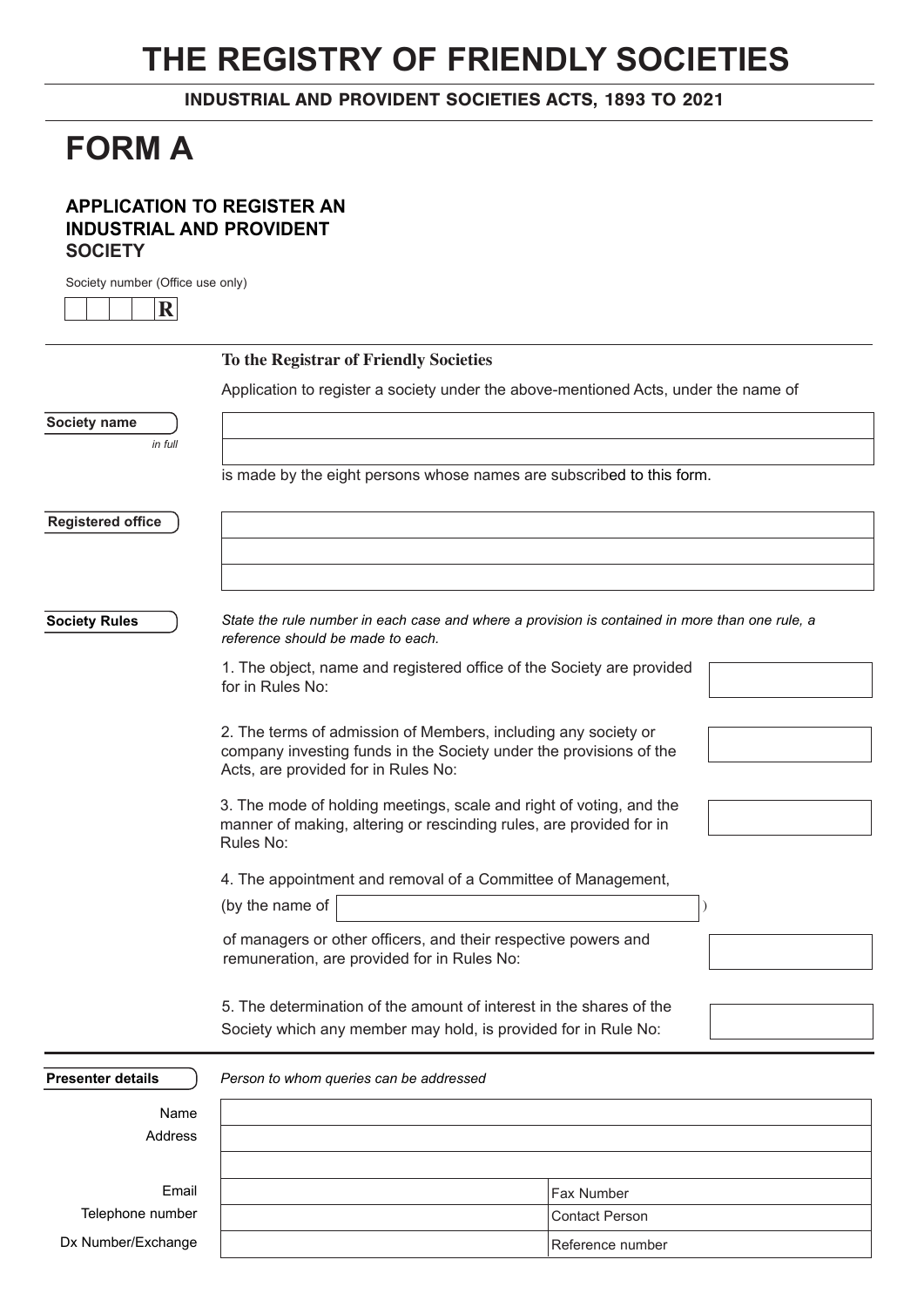#### **Society Rules**

6. The determination whether the Society may contract loans or receive moneys on deposit subject to the provisions of the Act, from the members or others, and, if so, under what conditions, on what security, and to what limits of amount is provided for in Rule No:

7. The determination whether the shares or any of them shall be transferable, and the form of transfer and registration of the shares and the consent of the Committee thereto and the determination that the shares shall not be withdrawable are provided for in Rule No:

8. The determination whether and how members may withdraw from the Society and the claims of the representatives of deceased members or the trustees of the property of insane and bankrupt members, and the payment of nominees, are provided for in Rule No:

9. The mode of application of profits is provided for in Rule No:

10. The custody and use of the seal of the Society are provided for in Rule No:

11. The determination whether and by what authority and in what manner any part of the capital may be invested, and whether any part of the capital is forbidden to be invested in or upon any security or in any share provided by Section 38 of the Act, is provided for in Rule No:

12. The inspection of the books of the Society by order of the Registrar is provided for in Rule No:

13. The appointment of an inspector to examine and report on the affairs of the Society and the calling of a special meeting by order of the Registrar is provided for in Rule No:

14. The voluntary dissolution of the Society is provided for in Rule No:

15. The statutory duties of the society are set out in the following rules (state number in each case) :-

(A) The delivery on demand of copies of the rules and the sum to be paid for the same in Rule No:

(B) The publication and use of the name of the Society in Rule No:

(C) The annual audit of accounts, the appointment of a public auditor for the purpose, and the keeping of a copy of the last balance sheet and the auditor's report, displayed at the registered office in Rule No:

(D) The sending to the Registrar of an annual return of the receipts and expenditure funds and effects of the Society, with copies of the auditor's report and balance sheets, and the supplying on application of a copy of the last annual return in Rule No:

(E) The inspection of a member's account and the books containing the names of the members in Rule No:

*Where a Society carries on the business of banking:-*

(F) The making and keeping displayed of the half-yearly statement required by the Act in the registered office and other places of business in Rule No: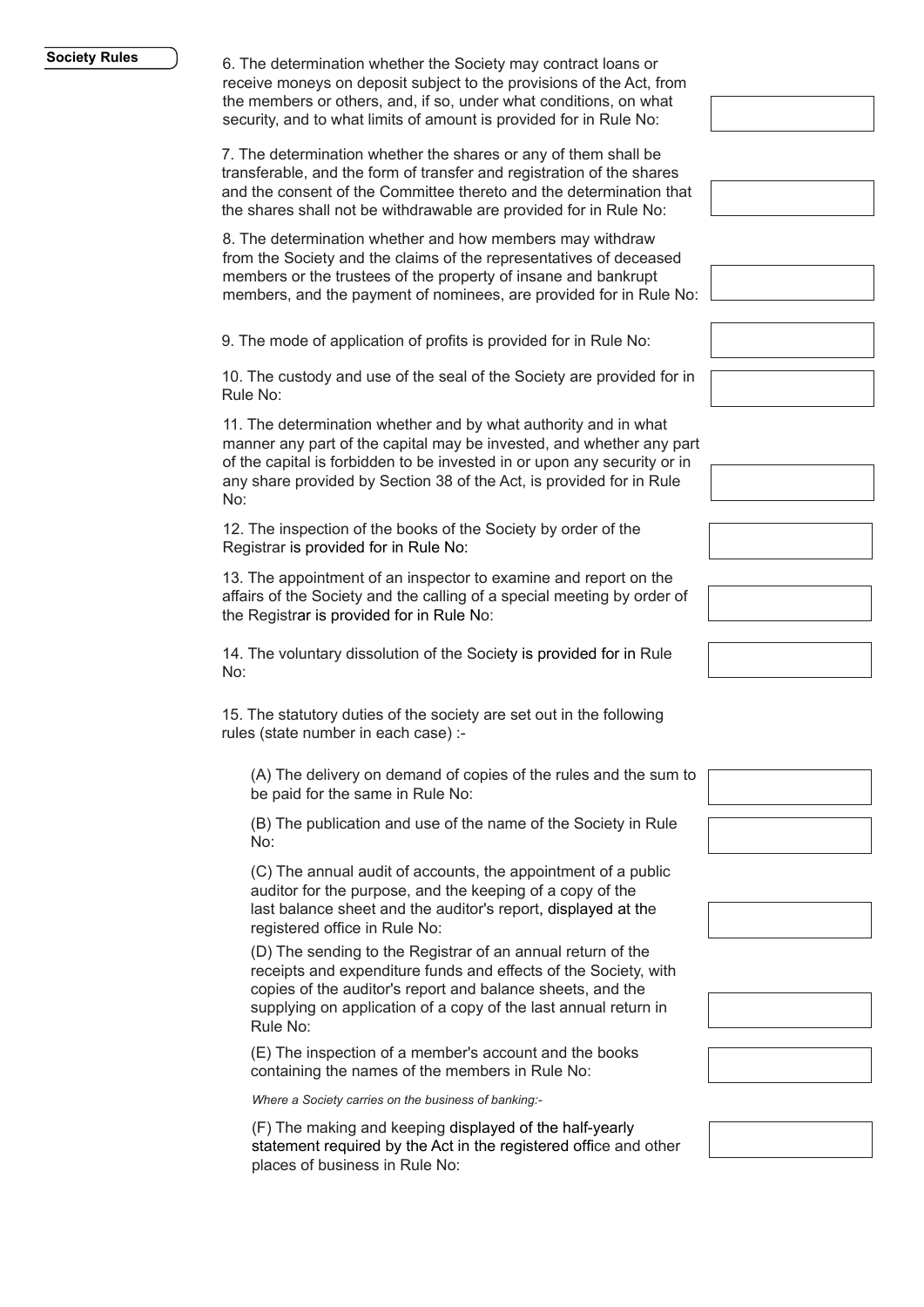16. *If the Society desires to provide in its Rules for any of the following matters, the number of each rule in which provision is made for them should be stated:-*

|                    | (A) Additional rights of inspection of the Society's book (Section<br>17(3) 1893 Act) in Rule No:                                                                                                                                                       |  |
|--------------------|---------------------------------------------------------------------------------------------------------------------------------------------------------------------------------------------------------------------------------------------------------|--|
|                    | (B) Charging a sum not exceeding $\epsilon$ 1 for registering nominations<br>or revocations or variations thereof in Rule No:                                                                                                                           |  |
|                    | (C) Exclusion of persons between 16 and 21 years of age from<br>membership (Section 32 1893 Act) in Rule No:                                                                                                                                            |  |
|                    | (D) Exclusion of power to hold and deal with land (Section 36<br>1893 Act) in Rule No:                                                                                                                                                                  |  |
|                    | (E) Power to advance money to members (Section 40 1893 Act)<br>in Rule No:                                                                                                                                                                              |  |
|                    | (F) Special form of receipt endorsed for discharge of Mortgages<br>(Section 43 1893 Act) in Rule No:                                                                                                                                                    |  |
|                    | (G) Giving of security by officers (Section 47 1893 Act) in Rule<br>No:                                                                                                                                                                                 |  |
|                    | (H) Decision of disputes (Section 49 1893 Act) in Rule No:                                                                                                                                                                                              |  |
| <b>Affiliation</b> | The name of any central body or organisation to which the Society either is, or intends to<br>become, affiliated should be stated below.<br>Please tick the appropriate box.<br>Unaffiliated<br>Affiliated<br>The name of central body or organisation: |  |
|                    |                                                                                                                                                                                                                                                         |  |

The prescribed fee for registration of an Industrial and Provident Society is €200.00 (€100 online). The prescribed fee for registration of an Industrial and Provident Society (model rules approved by Registrar) is €100.00 (€50 online).

*The address to which Returns, Annual Accounts, Rules, Filing Fees and other documents should be sent is as follows:*

Registry of Friendly Societies, Gloucester Place Lower, Dublin 1. Telephone: 01 804 5499 Email:rfs@enterprise.gov.ie